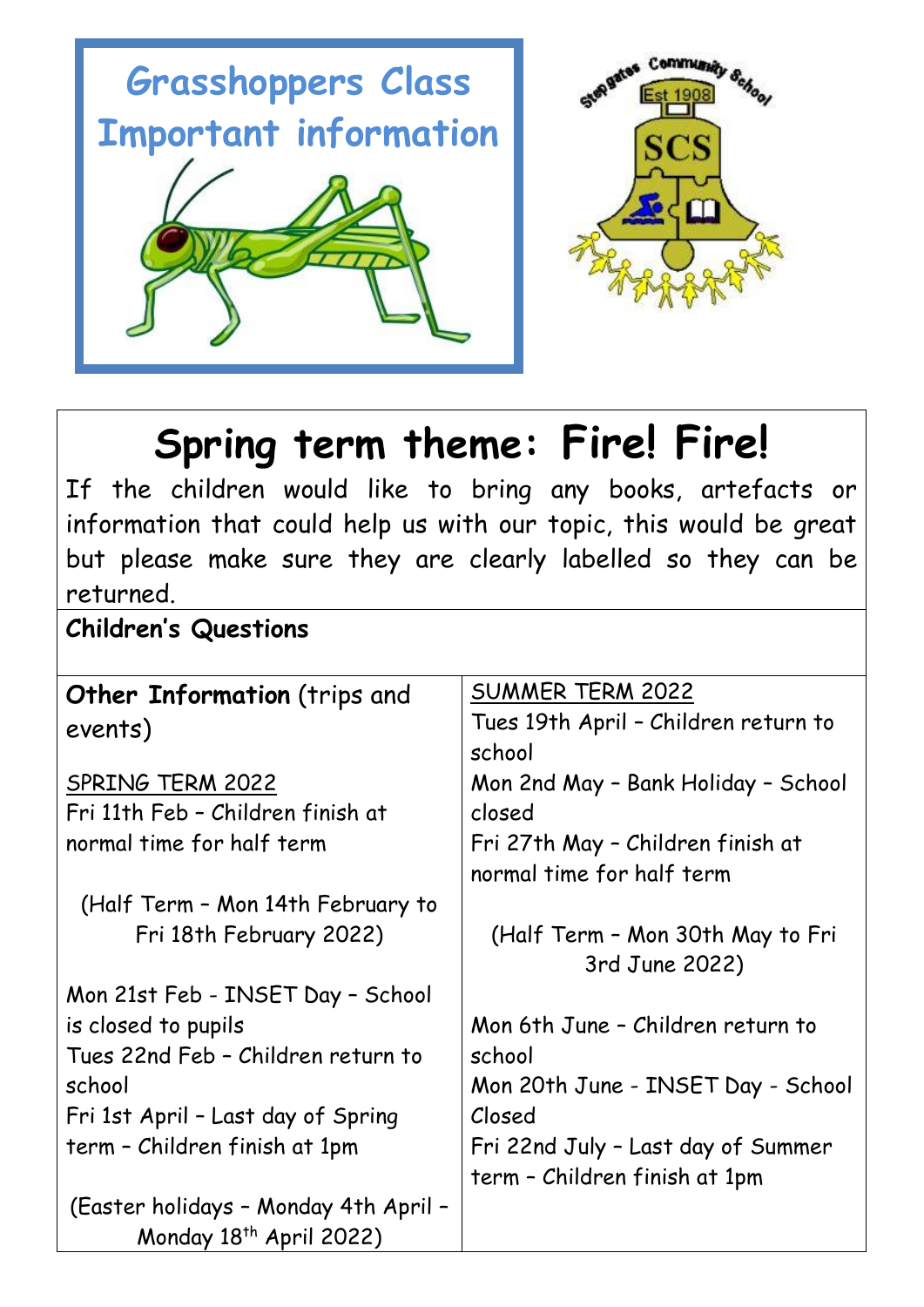| English<br>Vlad and the Great Fire<br>of London<br>Master Bun the Baker's<br>Boy | Maths<br>Multiplication and<br><b>Division</b><br><b>Statistics</b> | <b>Science</b><br>Animals, including<br>humans     |
|----------------------------------------------------------------------------------|---------------------------------------------------------------------|----------------------------------------------------|
| Computing<br>Coding for<br>instructions                                          | DT<br>Houses from the Great<br>Fire                                 | Art<br>Clay Modelling                              |
| <b>History</b><br>The Great Fire of<br>London                                    | Geography<br><b>Compass Points</b><br>Human Geography               | <b>PE</b><br>Dance                                 |
| <b>RE</b><br>Judaism                                                             | <b>PSHE</b><br>Dreams and Goals                                     | <b>Music</b><br>Notes G,B and A on the<br>recorder |